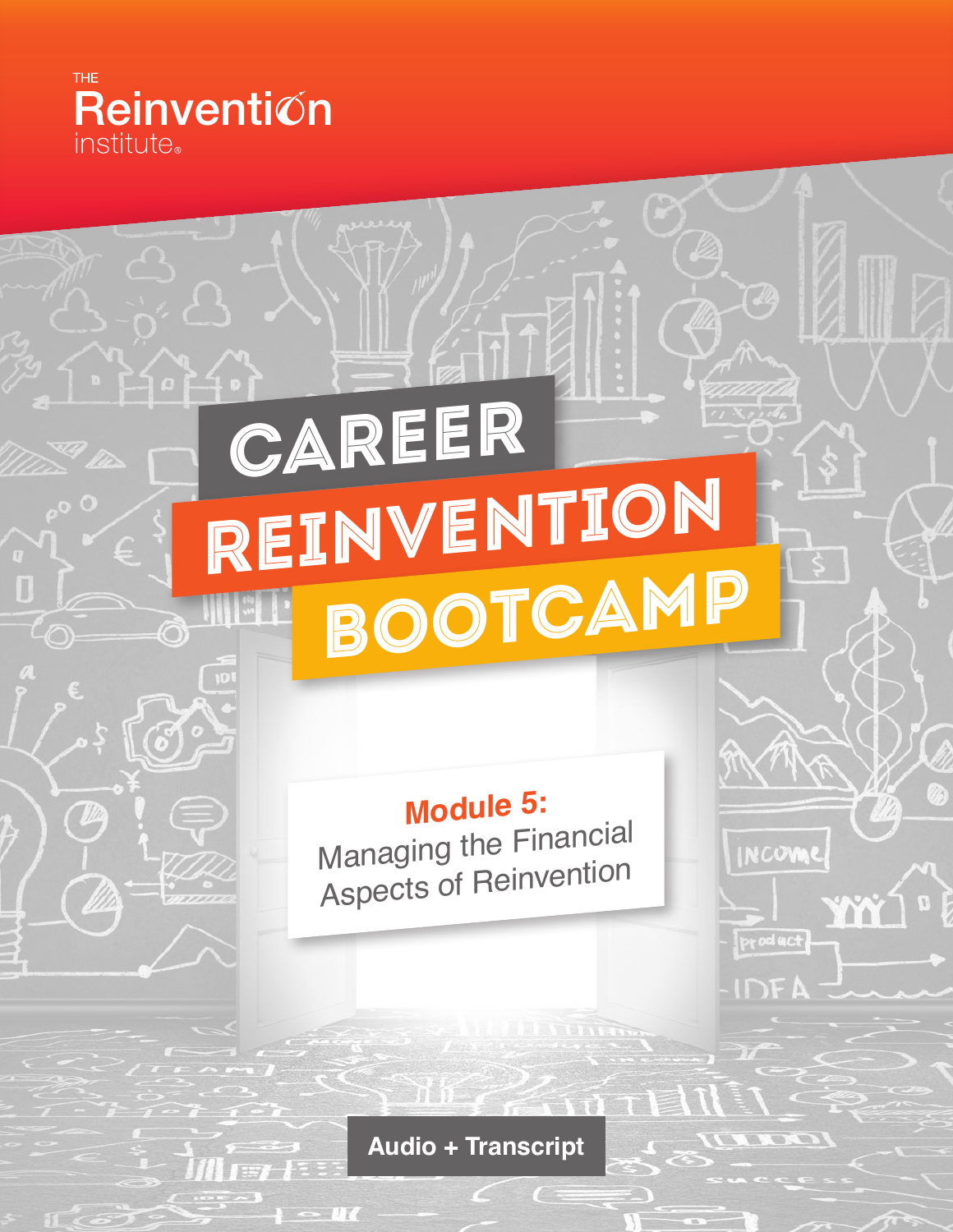**Pamela:** This evening we're going to be talking about how you find your money meaning and fund your new life.

Money is one of the big questions of reinvention. As a matter of fact, it's the first question a lot of people come in with. They say, "What am I going to do around the money?" It's one that triggers a lot of fears, anxieties, pressure or just confusion about what to do. This is a big topic around how you're going to handle your reinvention.

I always like to begin the topic of money by saying it's not about the money which is kind of a radical statement. Everybody says, "What do you mean it's not about the money? It's all about the money."

We did a study back in 2006 here at the Reinvention Institute. We surveyed about 300 successful professionals. Maybe close to 70% of them had actually reinvented their careers. The other 30% hadn't.

What we found is that out of those people who had successfully reinvented their careers, not one of them put money as the number-one goal to their reinvention.

That in and of itself is interesting. What was more interesting was that those people who had not successfully reinvented their careers actually had put money at the top of their reinvention goal meaning what they wanted out of their reinvention was additional money.

What we found from that study is that if you put money as the first goal that you want to accomplish from your reinvention, meaning getting more money, it can actually act as a barrier to success in achieving what you want.

The people who successfully reinvented themselves were looking for other things. They were looking for more passion and fulfillment and a better lifestyle. Money was certainly on the list but it wasn't the driving factor.

What was even more telling about that data was that, in fact, 25% of those successful reinventors actually earned more money in their reinvention. Then another 50% basically were at parity.

That blew another myth out of the water which is that if you reinvent yourself that necessarily you're going to take a cut in salary. We saw that 75% of successful reinventors did not take any kind of cut in salary. In fact, 25% actually earned more money.

Again, this gives you a whole new perspective to think about money in context of reinvention meaning that you want to assign money what belongs to money. We're going to delve in just a moment about how you do that.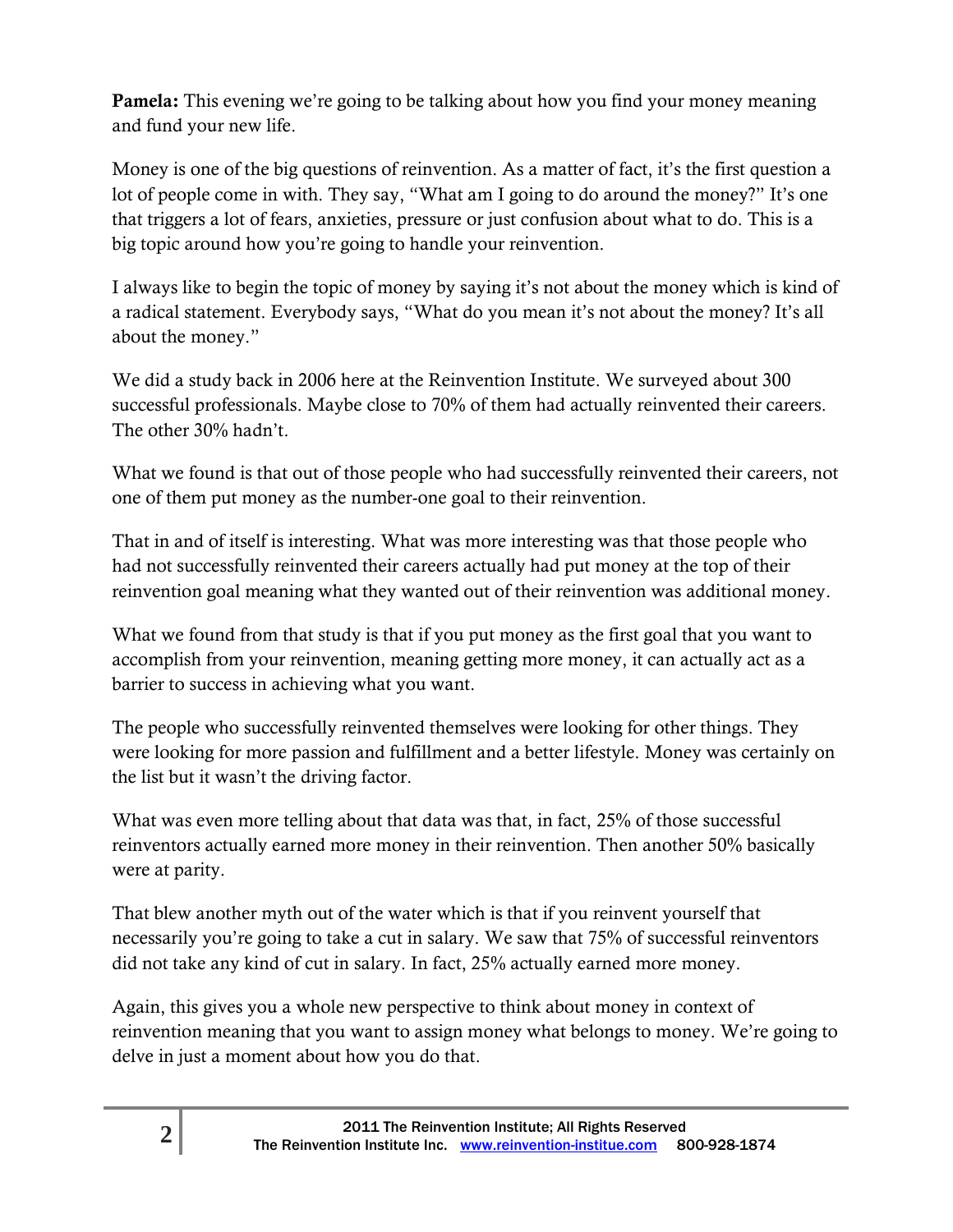Again, if you're just saying, "I want to have money. That's what I want: more money," then it's really not a reinvention. It's just about going and getting another job. If it's just all about the dollars, sell yourself to the highest bidder. Don't make it more complicated on yourself.

However, if it's about having more fulfillment, a better lifestyle or finding something you're interested in, then the reinvention process is for you. As I said, the money piece definitely can be handled.

It's a common belief that the more money we have, the happier we'll be. Numerous other studies, in fact, have shown that wealth and happiness don't necessarily go hand in hand. Once our survival needs are met, we have enough to eat and we keep a roof over our heads, having extra money actually doesn't buy happiness.

Why do we think that money's actually going to make us happier? That's because when we reach a certain level of earnings, money moves from being a means of survival to a signifier. A signifier is an idea or concept that stands for something else in your mind.

This is the single most important concept behind money and reinvention. It's to understand your signifier. For example, money may represent security to you, more freedom, power, time, status or something else entirely.

The key is to understand what you're really seeking when you say that you want money or more money in your career. You've got to understand your signifier. This helps you unravel what belongs to money versus what doesn't.

This is the first step of doing that. It's to understand your money signifiers. Are you looking for more security? Then once you have that, you can take it another level. Security, freedom, power and time are all signifiers as well.

Again, they are abstract concepts that have different meanings according to different people. For one person, security might mean just knowing they have a regular paycheck. For another person, security might mean having a certain amount of money in the bank. It doesn't really matter about paychecks as long as they've got X dollars in the bank.

You really have to start drilling down to see what you're looking for around your money and then below that, what you're looking for in those deeper concepts.

By understanding your money signifier, you can avoid the potential pitfalls and begin your career reinvention path around money understanding what you're really looking for.

What happens if you don't understand what your money signifier is, is that you'll accept a position but you'll be miserable because it causes you to work too many hours. Really what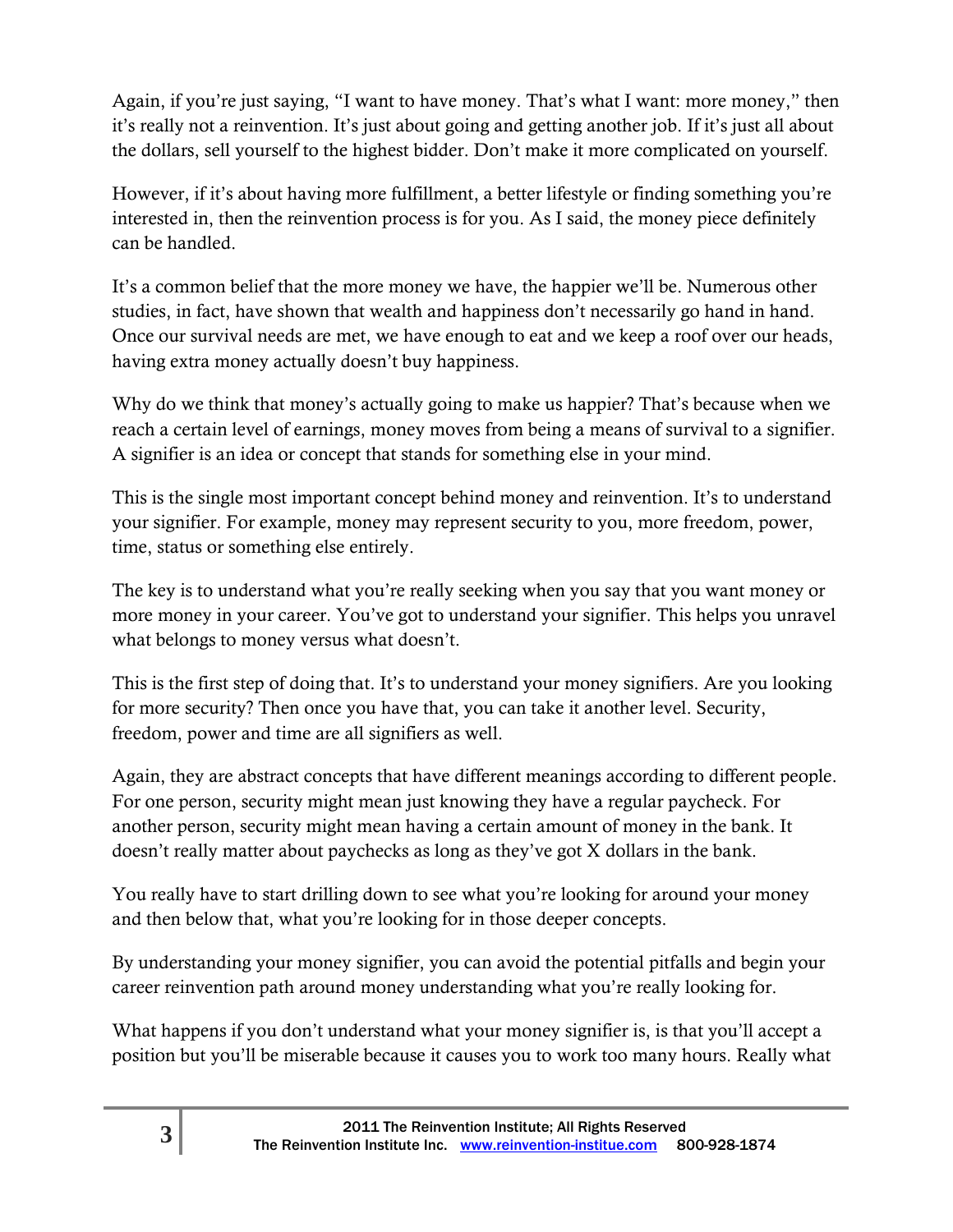you wanted was more time. You thought, "The money's here so I'm going to do that." It didn't give you what you truly wanted.

Maybe you'll take a job for a big bump in salary at a competitor known for layoff. Despite that pay raise, you'd feel constant anxiety because you wanted security. You didn't have any security at that company.

Money signifier and knowing what that is means that you can check to ensure that whatever you select for your next reinvention delivers whatever you think that money will be.

This is the most important thing because, again, as the foundation of your reinvention as you're pursuing it, you've got to know what you're really seeking. Say, "I'm really looking for security. How can I give myself that security?" or, "What I'm really looking for is time. How can I give myself that time?

"Do I want to work four days a week? Do I want to have the ability to take three weeks off at a time? Do I just want a flexible schedule so certain days I can work 10 hours and the other days I can work five?" Whatever it is, define that for you. This is how you get to where you really want.

You start with your money signifier. Then you move to your secondary signifier which is that concept you think money represents. You begin to unravel that as well.

That's the conceptual, emotional piece around money. Let's talk about the practical costs of reinvention as well. Of course, there are hard costs to reinvention. When you look at what really truly belongs to money in all of this, it's those costs.

There are three main costs or categories you need to look at when you're assessing your cost of reinvention.

The first one is your lifestyle. That's basically what it costs for you as an ongoing concern. What does it take to keep a roof over your head, yourself and your loved ones fed, the lights on, the phones working and the internet on so you can email out? These are the costs you want to know.

What I mean by lifestyle as well are some of the pleasurable things. Oftentimes, many people want to strip out all the pleasure of your lives because they feel like, "Oh my gosh! I'm going through this transition so I can't have anything." That's not a route you really want to go. When you flood into deprivation, it becomes very difficult to be motivated.

You certainly want to be wise and spend wisely when you're planning for a reinvention but you want to have some room for those pleasures, whatever they are, in your lifestyle budget.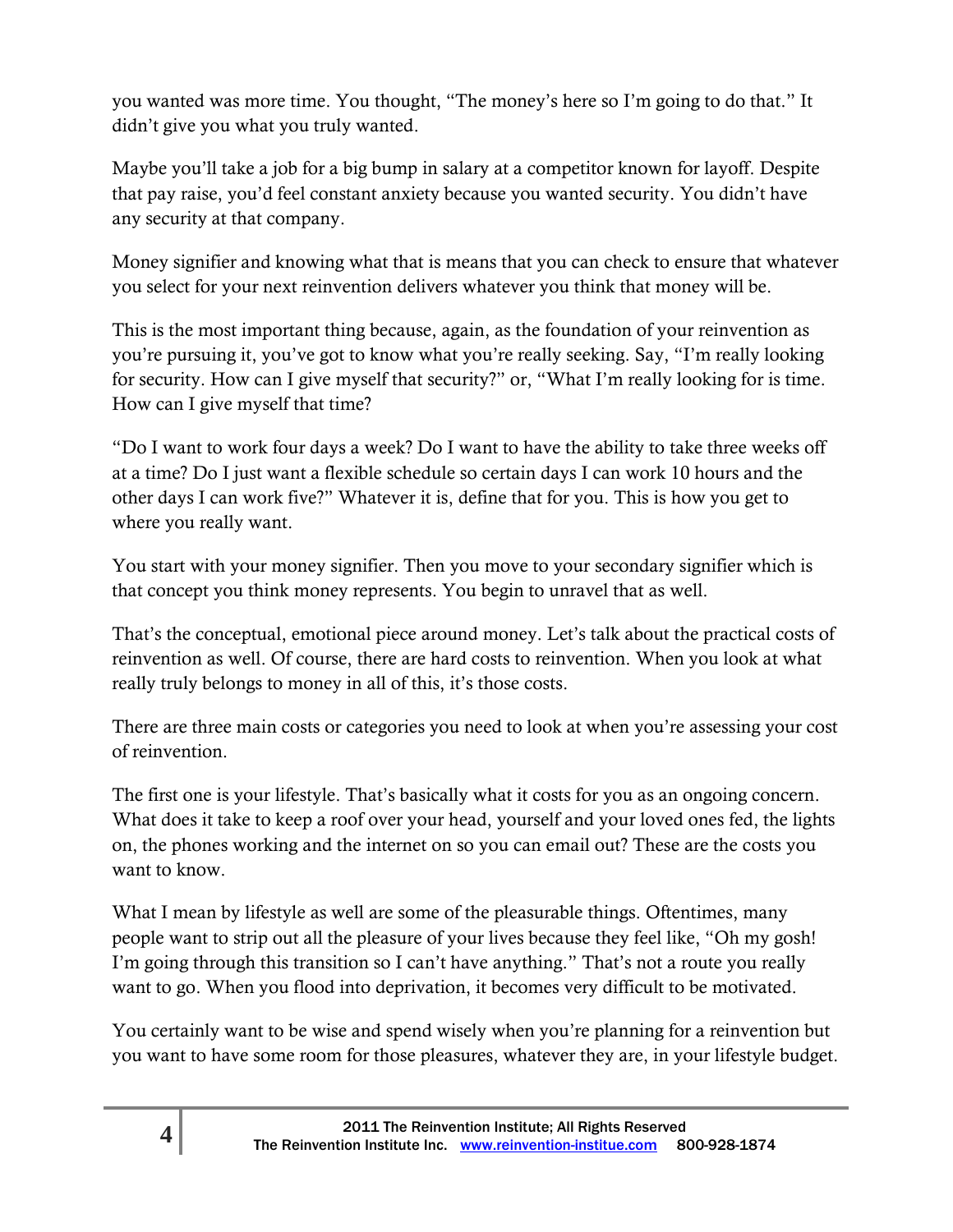I always recommend to my clients and the people who come in to the Reinvention Institute that they look at three levels. What's your minimum lifestyle number? This is just the one that you can sleep easily at night. This is the number that says everything essential is met. I have a little bit of breathing room so I'm not panicked about the next bill that comes in or if the car needs an emergency repair. That's that minimum number.

Then there's a medium number. That medium number is some of the more niceties of lifestyle. Maybe it's travel, a little bit of a trip, dinners out and those kinds of things on a more frequent basis. Of course, your minimum number should include some of the pleasures of life. The medium number, without too much tweaking, is maybe a little bit of shaving here and there. You can cut down and release some cash flow and throw that toward your reinvention.

Then there's the maximum number. That's the way you're living today. Nothing changes. We're just doing everything. We're not really thinking about it.

You create those three levels: your minimum, medium and maximum number. Then you know and have them in your mind so you can begin to work with them in terms of your reinvention financial planning.

The second aspect that you need to consider when coming up with your cost of reinvention is the investment that it's going to take in your actual reinvention. That's something a lot of people don't really think about when they go in. They say, "I want to reinvent my career," but they don't think about the hard costs associated with that.

Some of those hard costs could be as mundane as subscribing to a newsletter for an industry that you're interested in or perhaps there's a conference you'd like to attend and the cost to attend might be \$400 or \$500, a trip you need to make in order to do some investigation, or even a class you'd like to take to help sharpen some skills you want to do.

These are the things you're going to want to look at. They're the hard costs and the investment you need to make in moving yourself toward a new career.

You want to have a fund for that. It's actually kind of your reinvention investment fund. That's your money. It doesn't come out of your regular, ongoing minimum, medium or maximum lifestyle budget. This is something you have set aside so you know if an opportunity comes up for a particular job fair in Washington D.C., you've got the money for a train ticket, entry fee and to maybe stay in a hotel.

You want to build in your reinvention investment fund and have that separate from whatever it is you use for your lifestyle. Those are two different numbers that you start with.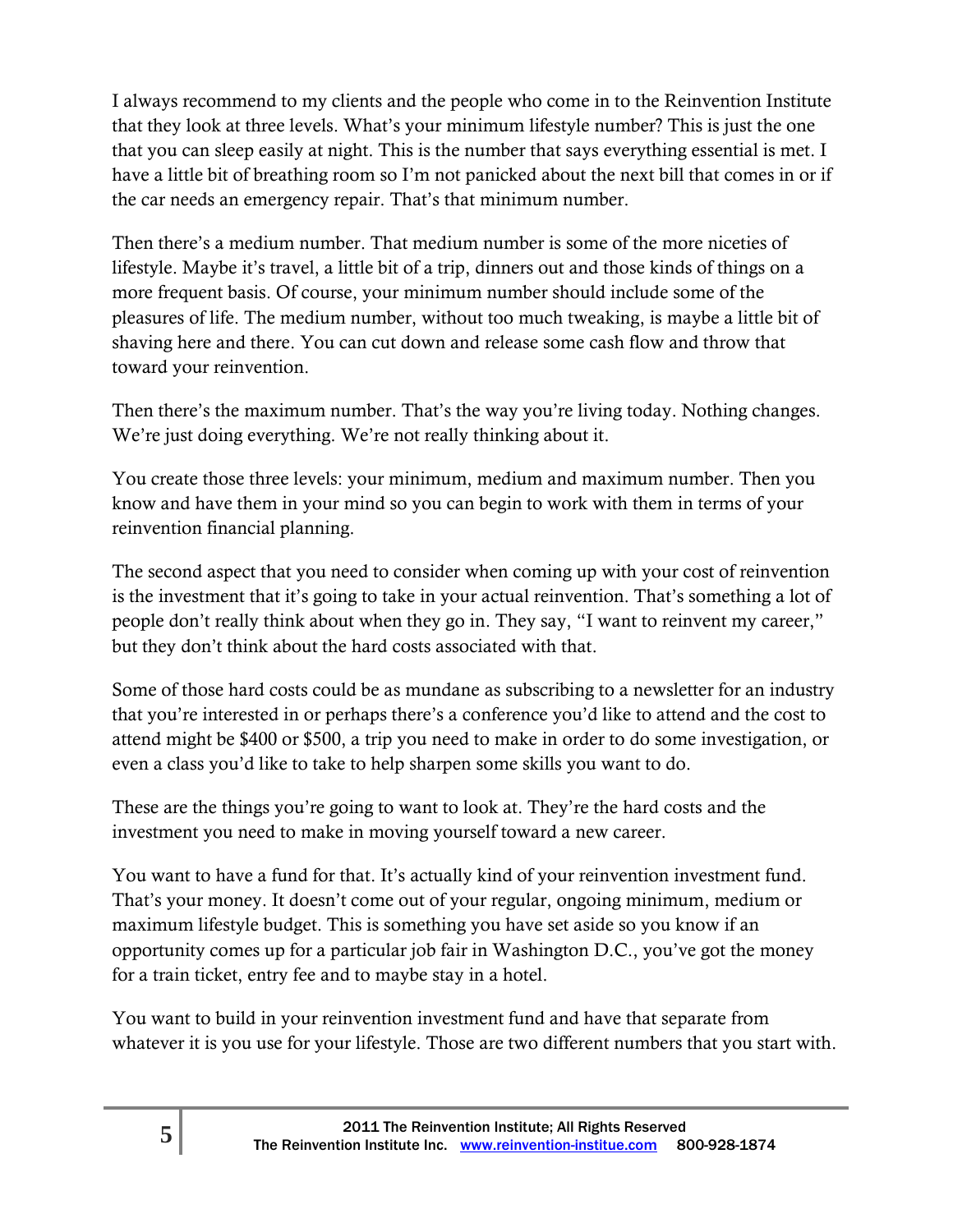The third number you want to take a look at is your incidentals that are associated. These are more variable costs. These are things like getting personal business cards printed if you're currently working and trying to explore something new. Often it's better just to give a personal card out rather than your current employer.

It could also be taking people to lunch. You're going to be networking with natives and reinvention board members, which we'll be talking about in a week or two. You need to have some money on hand to treat people to coffee, lunch or things like that. Maybe it's more taxi rides because you'll be going for more meetings.

You want to have a separate fund for that as well. Just know and watch. That's something that you can kind of gauge as you're going along.

Again, you don't want this to come out of your lifestyle budget. You want to plan for those incidentals whether you actually include it in your reinvention budget or it's just something you have on an ongoing basis.

Maybe there's \$30 or \$50 a week, depending upon wherever you live, just for those incidental expenses. If it's Manhattan and involving weekly lunches, it's going to be more than that. You've got your favorite restaurant and you know what you're going to do there.

These are the three components that you're going to be looking at for your cost of reinvention. They are your lifestyle cost, reinvention investment fund and then your incidentals. That actually equals your cost of reinvention. That's how you get to the number you know you need to hit.

Now the thing is that you have a number but that number doesn't have much meaning unless you actually can have a timeline. As you know, I'm not a big fan of setting deadlines in reinvention. I believe that setting deadlines creates an artificial pressure to accomplish something by a particular day.

Oftentimes those deadlines are not tied to when opportunity will show up. It's really more tied to either your own tolerance for ambiguity or usually a dollar time meaning that you have X amount of time until your funds run out. Therefore, you want your reinvention to happen within that time period. That is not the way you want to go about it.

You want to look at your timeline in terms of your cost of reinvention to say, "How much time do I have?" You don't then set a deadline for your reinvention. Again, you're going to cause stress and panic to yourself. It will be very difficult to move toward something new.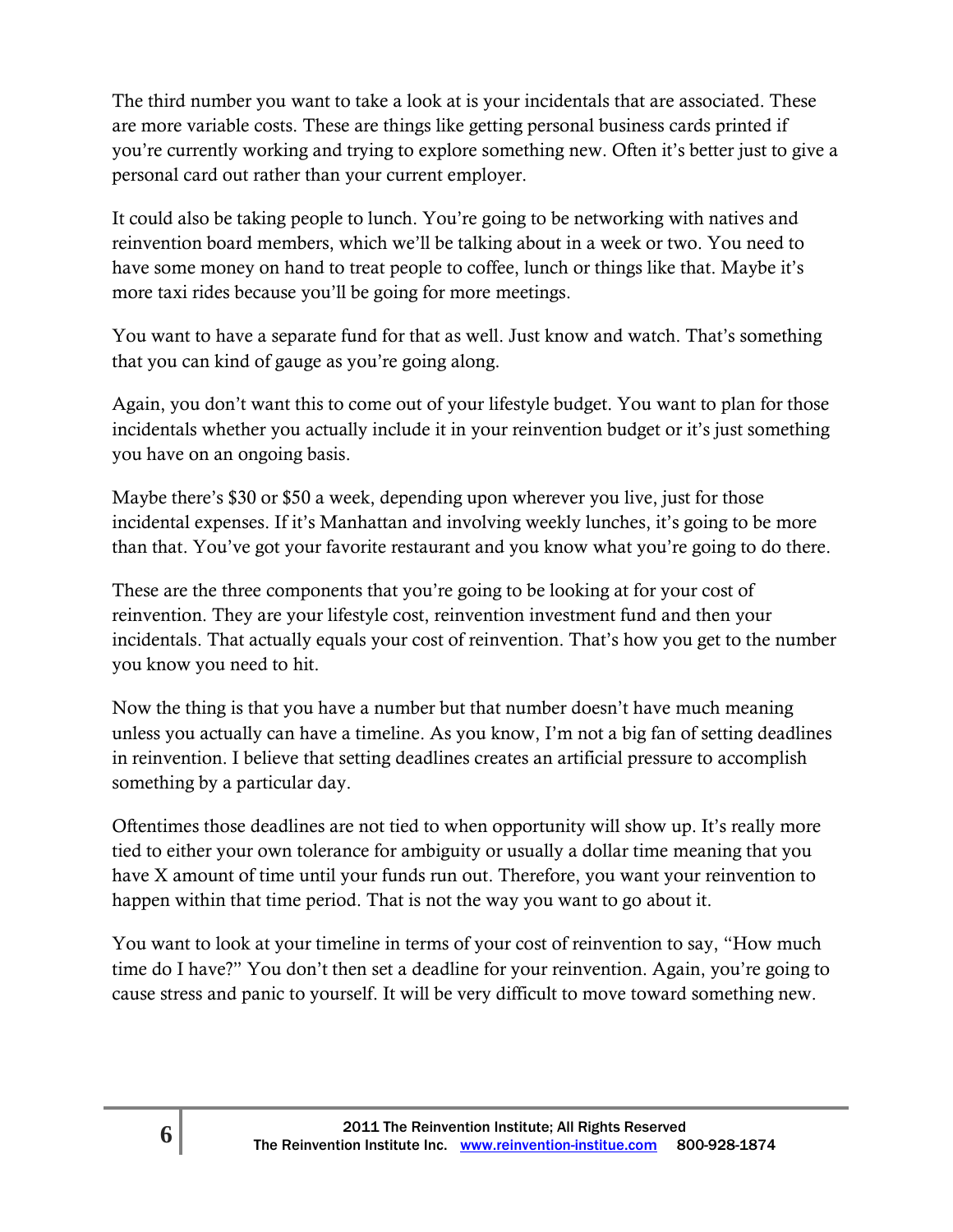Instead, you have your estimated timeline. When you're looking at your estimated time of reinvention, that's actually your window for what you realistically think it's going to take not what you want it to take, meaning what's being driven by your dollar amount.

That accounts for how much of a switch you're making, if you're just moving from one part of your industry to another part, you're making a complete industry switch, you need to go back to school or volunteer to do more training or you need to build a new network. These are all things that take time.

You have to take a look and see, given all the changes you're looking to make, what your estimated time is for reinvention. It could be a year. I always say a year is a great window. Sometimes it can be 18 months to two years depending upon the depth and magnitude of the switch.

If it's a year, then you want to brainstorm ideas about how you're going to meet your cost of reinvention during that time. You may have just on hand six months. You need to plan for what's going to happen once the cash you immediately have on hand is no longer available. This is where you have your back-up plan.

I call this your reinvention peace of mind. That is your Plan B strategy. Your Plan B is that thing that you'll do if you see your reinvention and lifestyle funds and that cost of reinvention are starting to run low. You plan in advance what you'll do to bring in additional cash flow to meet that gap.

Say you're at Month 4. Your reinvention is still looking like it's going to take a year. Then you would activate your Plan B.

Your Plan B is actually something that is easy for you to do. It's a skill or talent that you have that you can easily sell on the open market and can just bring in some cash flow whether part time, full time or consulting. Whatever it is, you want to know.

It doesn't necessarily have to be a job. It can be another funding source of reinvention. It could be a particular deep savings that you have that maybe you'll tap at that point. Whatever it is, you want to know what your Plan B is. Again, you have your cost of reinvention on hand and then you figure out whatever your Plan B is.

There are several funding sources you can think about even when you're thinking about your cost of reinvention or your Plan B. One of those funding sources is your job if you're currently working.

I always say to people, "If you're already working, don't quit." That's hard because a lot of people come in because they really hate what they're doing. They say, "I just want to